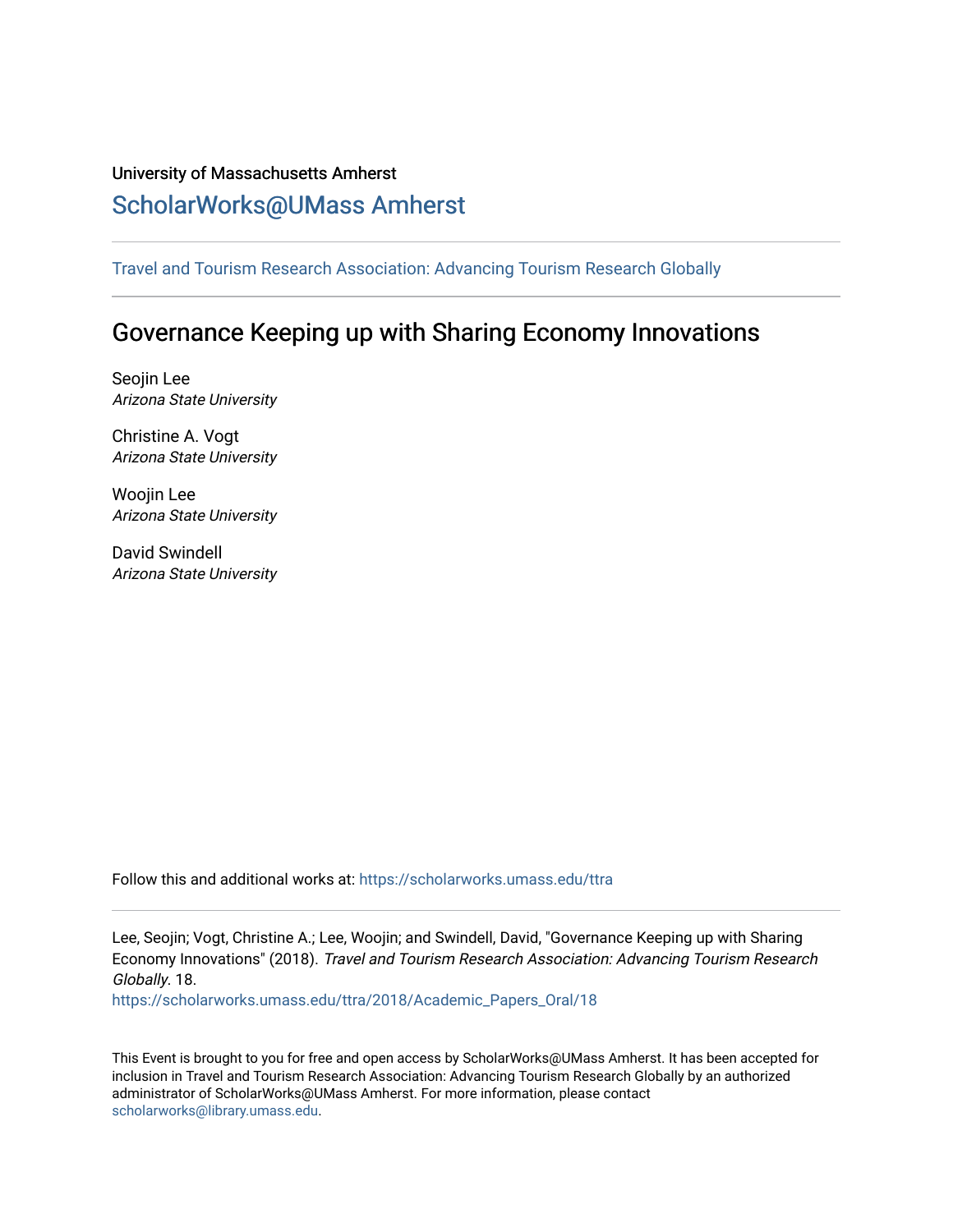#### **Governance Keeping up with Sharing Economy Innovations**

Seojin Lee Ph.D. Candidate School of Community Resources and Development Arizona State University, Phoenix, 85004, USA E-mail: seojin.lee@asu.edu

Christine A. Vogt, Ph.D. Professor and Director, Center for Sustainable Tourism School of Community Resources and Development Arizona State University, Phoenix, 85004, USA Telephone: (602) 496-0550 E-mail: christine.vogt@asu.edu

Woojin Lee, Ph.D. Associate Professor School of Community Resources and Development Arizona State University, Phoenix, 85004, USA Telephone: (602) 496-1228 E-mail: woojin.lee.1@asu.edu

David Swindell, Ph.D. Associate Professor and Director, Center for Urban Innovation School of Public Affairs Arizona State University, Phoenix, 85004, USA E-mail: david.swindell@asu.edu

Submitted to Oral Presentation At the 2018 Travel and Tourism Research Association International Conference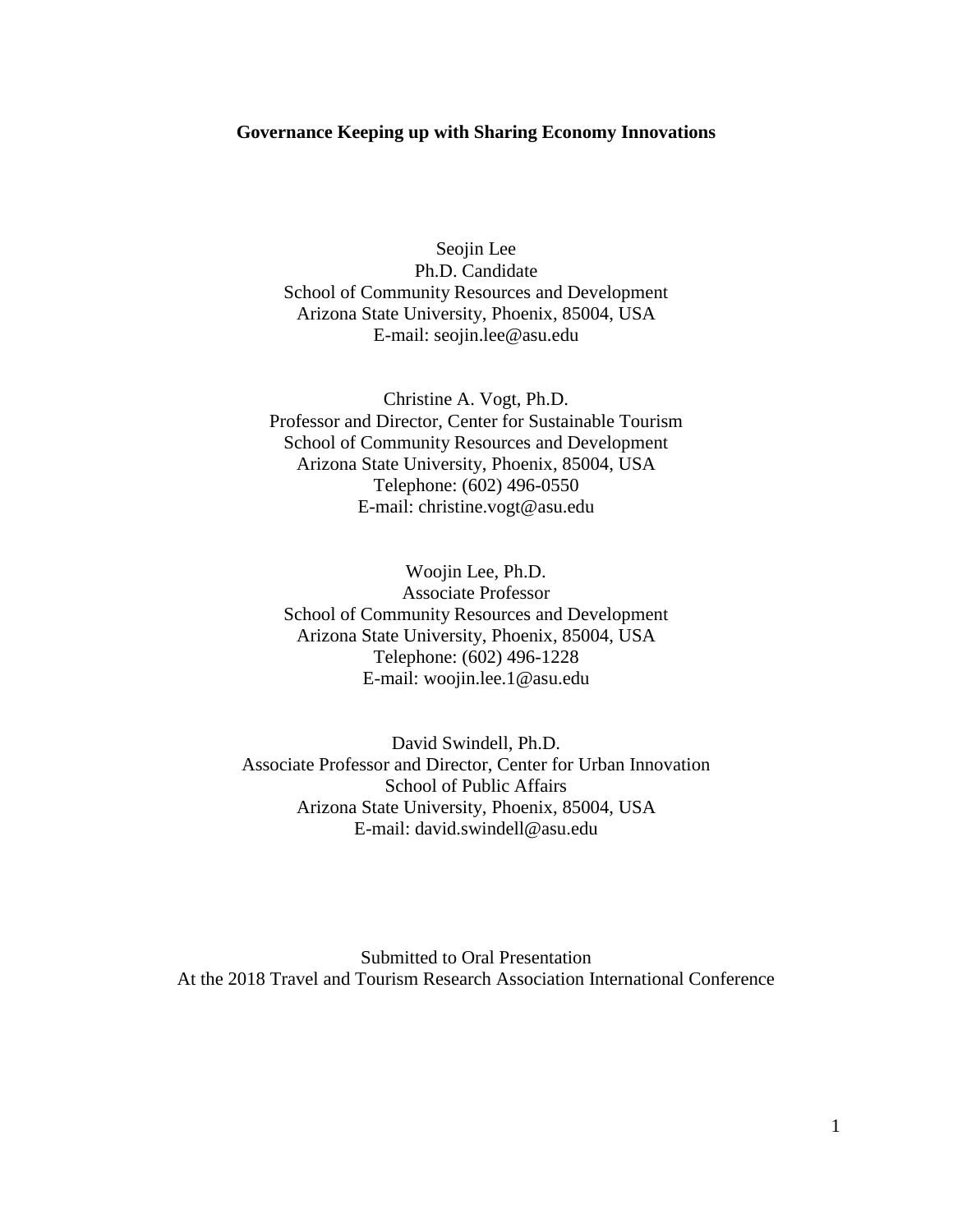## **Governance Keeping up with Sharing Economy Innovations**

## **Abstract**

The sharing economy presents new regulatory issues by raising inquiries into market innovation and government intervention. This research focuses on policy areas that have not received much attention in the current debate on the sharing economy, particularly in the tourism literature. Based on the survey on local government officials in the U.S. cities and counties (*n*=599), the research aims at (1) exploring stakeholder groups that are perceived to be influential in acting on legislation among policymakers and (2) examining determinants that influence legislative status with a focus on sharing economy innovations. The results indicate that legislative status is influenced by stakeholder groups who actively engaged in legislation with different objectives as well as jurisdiction characteristics such as population size and geographical region. The study offers insights into how policymakers keep up with the tremendous innovations that take place in the tourism industry.

*Keywords*: Sharing Economy; Innovation; Governance; Stakeholders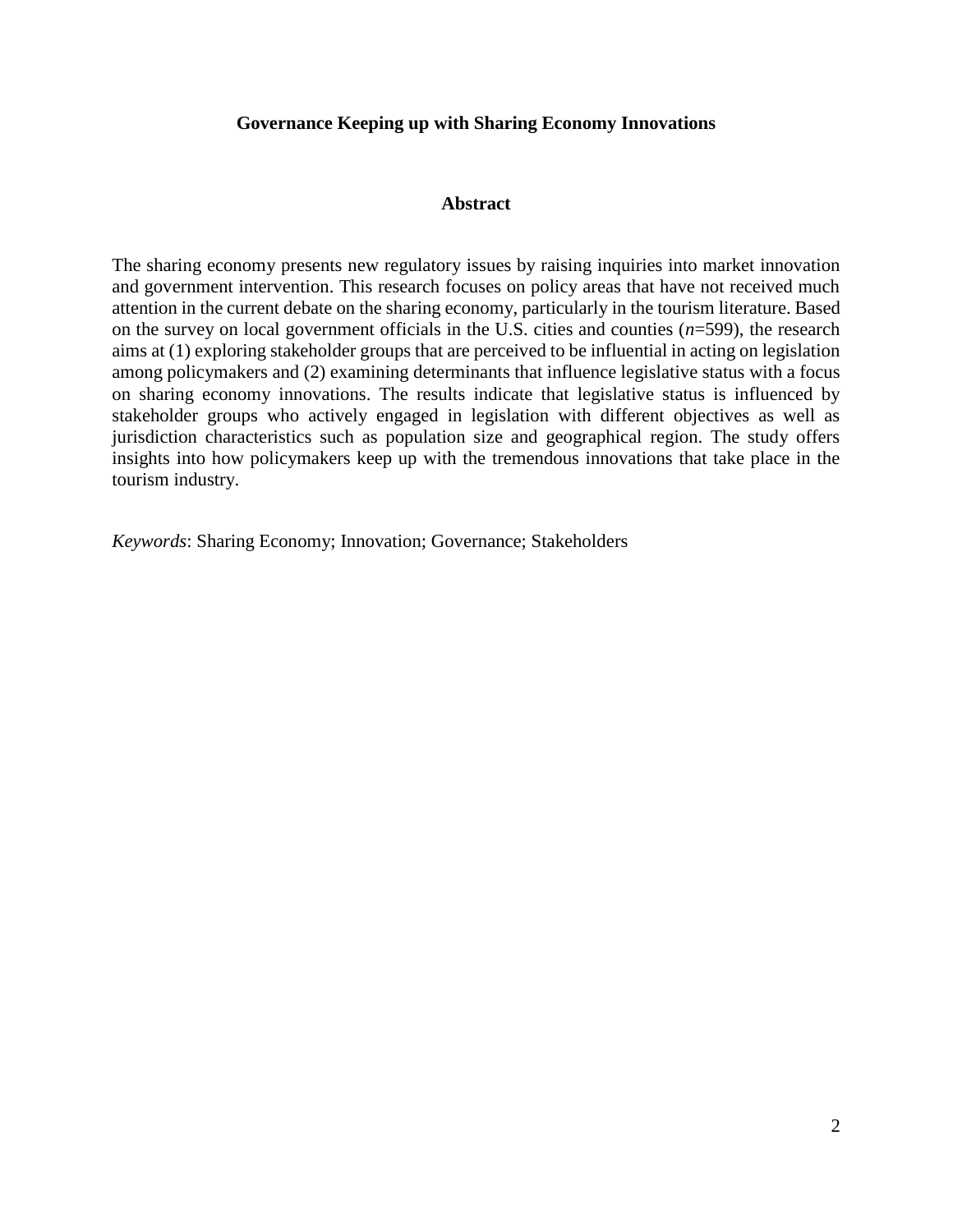## **Governance Keeping up with Sharing Economy Innovations**

#### **Introduction**

The sharing economy presents new regulatory issues. New business models such as Airbnb and Uber have received strong pushback from incumbents (Alderman 2017). Industry players claim that the sharing economy takes the advantage of technology and evades existing regulatory requirements. In the transportation market, for example, the taxi industry has claimed that Uber, Lyft, and other transportation platform companies circumvent the licensing fees that taxicab companies must pay. The regulatory questions raised by the rapid growth of the sharing economy are expansive. They span the entire map of the legal world, including tax collection, permitting, licensing, zoning, safety and health, quality and consumer protection.

As the controversy swirls around the sharing economy, local and state government officials have been struggling with how to keep up with the emerging and evolving business model (Koopman, Mitchell, and Thierer 2015). They face challenges in balancing the competing interests of stakeholders and considering the broader public interest (Helmer 2017). Local and state government officials have introduced legislation focusing on regulating the sharing economy. For example, the Public Utility Commission in California offered legal status for ridehailing companies and allowed them to operate legally, but the hearings are underway around the U.S. (Geron 2013). In Austin Texas, Uber and other ride-hailing services were shut down by rules that governed limousine services (Batheja 2015). There are varying levels of legislative status making governance oversight complicated.

Despite the varying levels of legislative status of the sharing economy, systematic research on governance that frames regulatory issues in this new technological innovation has been lacking in academic literature, particularly in the tourism field. This research starts at a local level – the city in which sharing economy service providers operate. From this scope, several broad research questions arise – At a local level, do city managers share the vision of stakeholders? What characteristics of cities influence innovations like the sharing economy and all of its parts? The sharing economy has been shown to disrupt industries, and also raises inquiries into the logic of existing regulations (Lobel 2016). An examination may require a review of basic principles and a new look at market innovation and public intervention at a local level, the scale where business licenses and operational protocols are governed. The research questions posed can be answered by delving into the nexus of innovation in tourism, particularly accommodation and transportation, and its governance (regulations).

The research is aimed at (1) assessing local government officials' perceptions of stakeholder groups that may be influential in shaping the regulatory environment among local government officials and (2) examining determinants that influence local legislative status with a focus on sharing economy innovations in the U.S. Survey data were collected with a sample of local government officials in the U.S. cities and counties (*n*=599). The local government officials were asked about how they perceived the regulatory environment for the sharing economy in their jurisdiction, therefore the current study is delimited to the perspectives of city or county managers. The local government officials act as useful sources by which current dynamics of legislation are informed, given that they are in the position to represent the jurisdiction and assess the regulatory environment. The present study is a poll to understand how local government officials perceive the disruptive innovation that affects the normative tourism sector.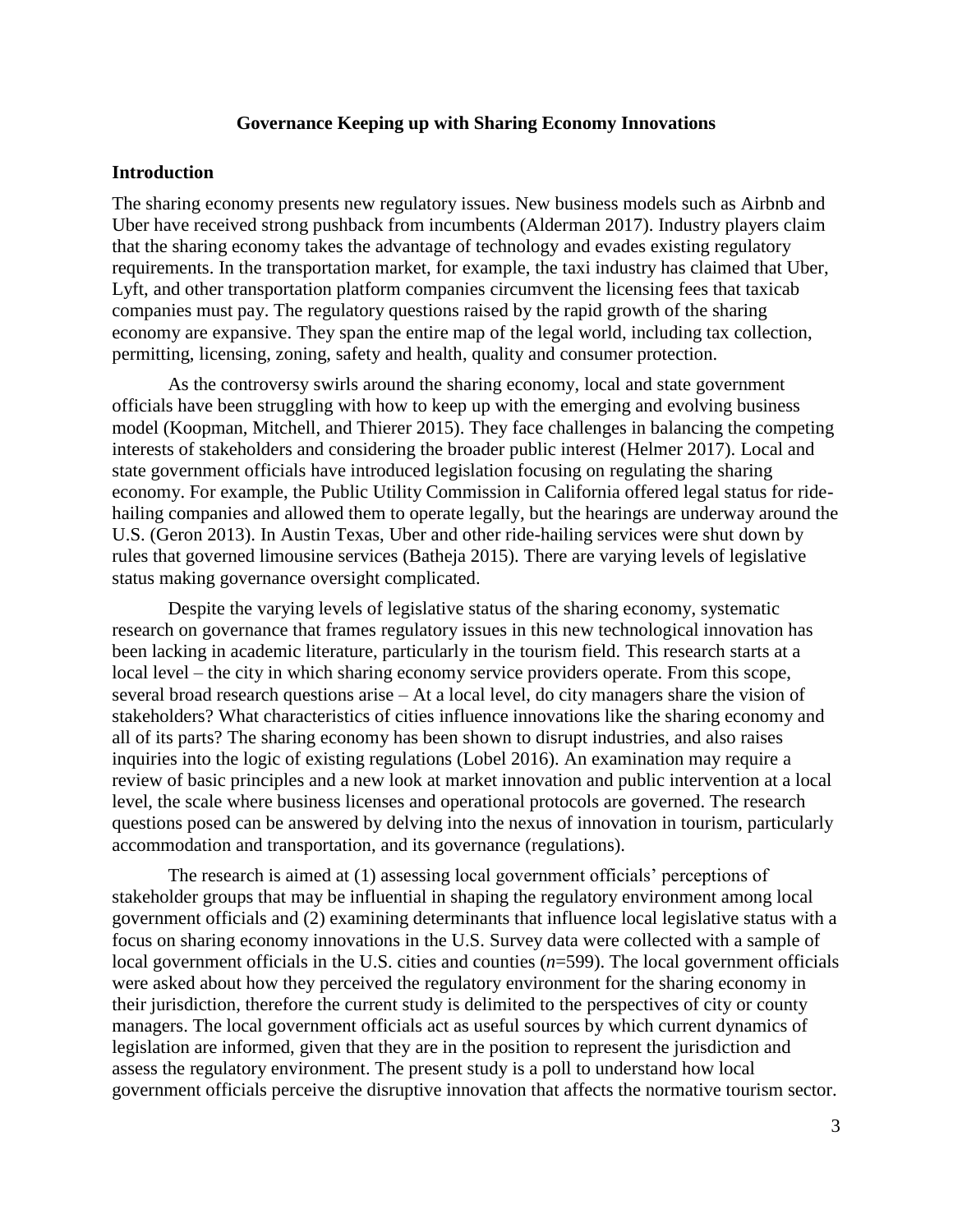## **Literature Review**

## *Sharing Economy as Unique Innovations*

In the sharing economy, travelers are gaining temporary access to tourism products and services in exchange for a fee (Cheng 2016; Guttentag, Smith, Potwarka, and Havitz 2017; Tussyadiah and Pesonen 2015). The sharing economy encourages new entrants into industries long entrenched with incumbents. With reduced overhead costs, start-up costs are low – allowing new entrants and higher levels of financial success. The large sharing economy companies promote that there are virtually zero start-up costs to become a provider, essentially a micro-entrepreneur, on one of the existing platforms (Rifkin 2014). If individuals want to become a bed and breakfast host, a driver, or a chef, they simply list their services on an existing platform and wait for an offer. The companies' costs of advertising are often embedded in a transaction fee and earned with a credit card payment. Thus, the sharing economy has introduced innovation in tourism services and the way tourism entrepreneurs sell their services and goods.

As it takes advantage of the reduced barriers to entry, the sharing economy poses serious threats to incumbents. In the case of accommodations, the increase in the number of Airbnb listings has led to a decrease in quarterly hotel revenues in the state of Texas (Zervas, Proserpio and Byers 2017). Budget hotels have taken the brunt of the hit (Fan, Ye, and Law, 2016; Zervas, Proserpio and Byers 2017). In the transportation market, taxicab rides continued to plummet, down to 14% of business trips, compared to 37% of the market two years ago (Jones 2016). The sharing economy has introduced innovation in the tourism industry, including hotels, taxis, and short-term rentals.

The policy perspective is that local government officials must balance competing interests of stakeholders with the introduction and growth of new innovations. In response to the rising phenomenon of the sharing economy, academic literature has highlighted its impacts at the community and government level (Dredge and Gyimóthy 2015; Fan, Ye and Law 2016; Hartl, Hoffman and Kirchler 2016). Despite recent advances in sharing economy studies, research on governance in regulating the sharing economy is particularly scant in the tourism literature.

## *Regulations in the Sharing Economy*

The sharing economy defies conventional regulatory issues (Lobel 2016). Millions of people are becoming part-time entrepreneurs, disrupting established business model, and challenging regulated industries (Rauch and Schleicher 2015). The existing industry players, such as hotel, taxi, and restaurant businesses, have been subject to specific requirements that range from local municipal laws to state laws. The requirements encompass taxes, licensing fees, and health and safety rules and random checks. In the hospitality and tourism industries, most cities limit the number of hotel rooms, the use of residential property for short-term rentals, and the number of taxis or for-hire cars.

Table 1 summarizes current regulatory issues that relevant stakeholders have raised in the realm of the sharing economy. The first regulatory issue is the property and zoning laws. Individual residents and homeowners' associations fear that peer-to-peer accommodation, such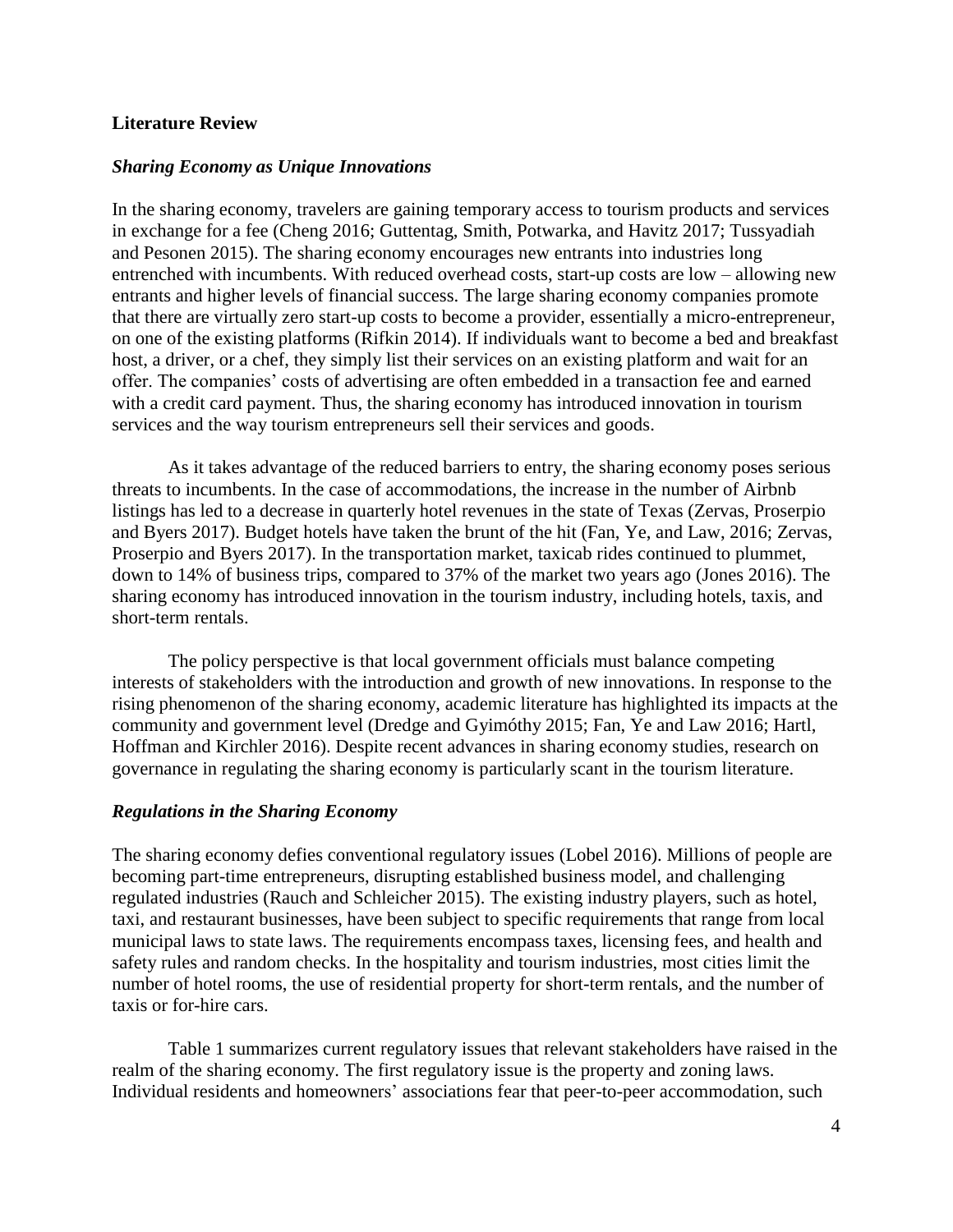as Airbnb, will negatively affect residential life and property values. Some cities are changing their zoning laws to keep residential areas quiet, clean and safe (Rauch and Schleicher 2015). Second, incumbents, including the existing accommodation or taxi companies, require that sharing economy businesses comply with the same requirements that other industry players follow. These requirements encompass the regulatory issues, such as tax collection, permitting, licensing, and employment laws (Einav, Farronato, and Levin 2016). Lastly, consumer protection law has been a major concern for local and state government officials and their approaches to regulating the sharing economy. The issues relevant to consumer protection range from insurance standards and background checks, to safety and quality controls. The present study did not focus on consumers as a stakeholder group, but consumer welfare has been considered germane to the sharing economy and is ripe for future research.

|                   | <b>Relevant stakeholders in</b><br>the present study                                                | <b>Regulatory issues in</b><br>the sharing economy                                                     |
|-------------------|-----------------------------------------------------------------------------------------------------|--------------------------------------------------------------------------------------------------------|
| Residents         | Individual residents<br>Homeowners associations                                                     | Property and zoning laws (e.g., Airbnb)                                                                |
| <b>Incumbents</b> | Local tourism industry<br>Taxi industry<br>Labor unions or employee groups<br>Individual businesses | Tax collection<br>Permitting and licensing<br>Employment laws (e.g., Uber, Lyft)                       |
| Consumers         | Not included in this research                                                                       | Consumer protection (e.g., insurance)<br>standards, background checks, safety<br>and quality controls) |

**Table 1.** Regulatory Issues Among Stakeholder Groups in the Sharing Economy

## **Conceptual Framework**

The conceptual framework of the current research builds on the steady line of research on diffusion of innovations (Rogers 2003). The process of which innovations spread from one jurisdiction to another, typically called diffusion, is a central concern of local and state government officials. In the policy innovation literature, Walker (1969) laid the foundation for this research by arguing that policy and diffusion is a function of jurisdiction characteristics and external influences. In recent decades, scholars have extensively examined the diffusion on policy innovation literature (Balla 2001; Karch, Nicholson-Crotty, Woods, and Bowman 2016; Mintrom 1997). Stakeholder theory (Freeman 1984) also plays a role in explaining the various community and industry groups that may voice support or be impacted by legislative acts.

*Legislative Status*. The dependent variable in the present study is *legislative status* or the point at which the local government officials act on legislation. One difficulty in keeping up with rapidly evolving businesses is *when to regulate* because regulations cannot be easily changed or withdrawn (Einav, Farronato, and Levin 2016). While laws exist to regulate lodging, taxi, and limousine industries, products and services of the sharing economy have unique characteristics that make comparisons difficult. Most regulations were written before policymakers or legislation leaders conceived of a time when consumers could connect with providers on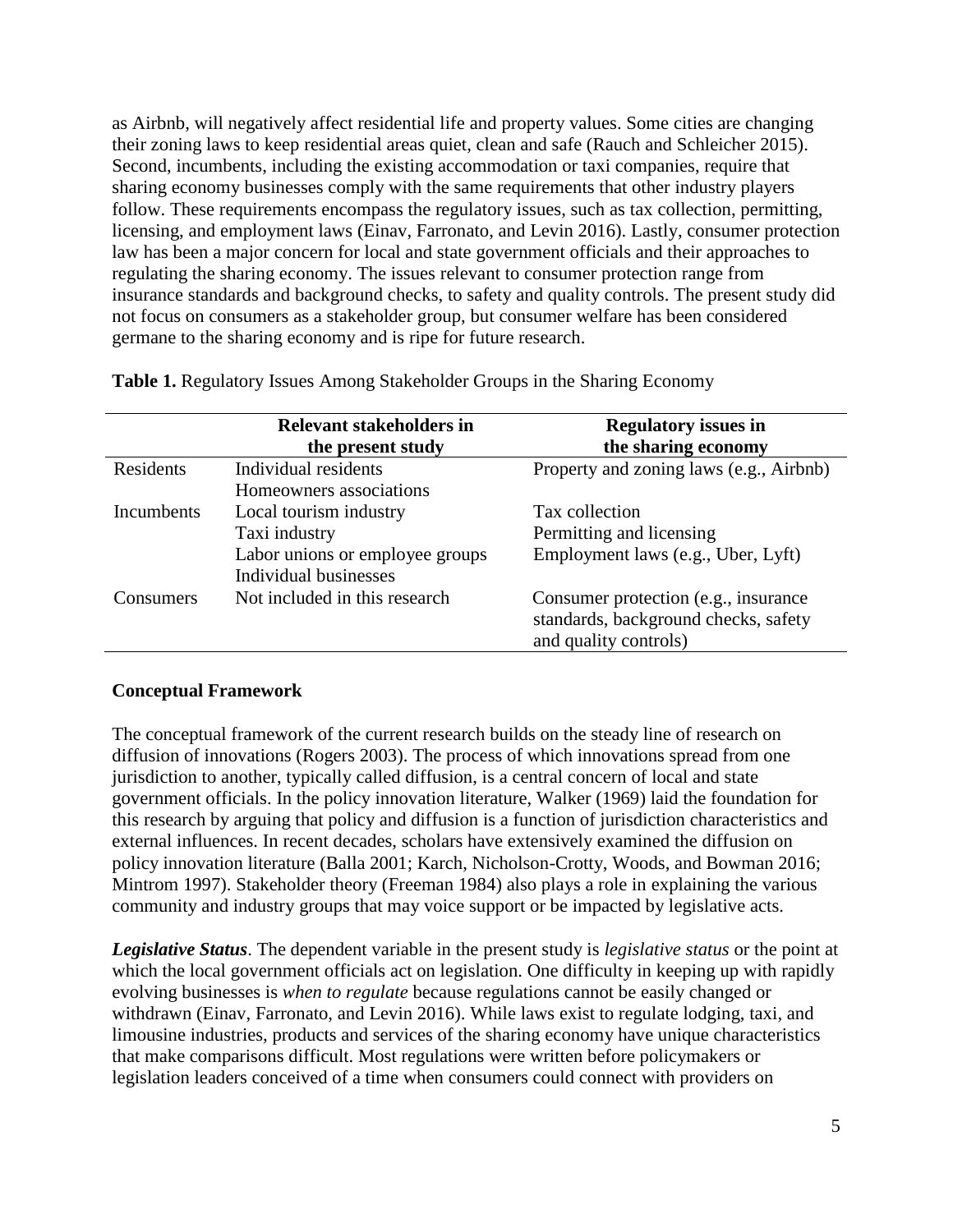technology platforms. Technology, the core to the sharing economy's network, represents an unprecedented disruption, so the regulations that looked sensible at the time they were imposed may appear outdated or misguided. In the present study, legislative status is categorized into three levels: legislation in place, legislation in pursuit, and legislation neither in place nor in pursuit.

*Stakeholders*. One important external pressure is the interests of stakeholders (Clark and Little 2002; Karch et al. 2016; Mintrom 1997). Existing research on the diffusion of policy innovations highlights impacts of interest groups (Clark and Little 2002; Karch et al. 2016). The professional associations and interest groups enable various levels of support for policy ideas (Balla 2001; Karch et al. 2016). The Homeowners' Associations, Taxicab, Limousine and Paratransit Association (TLPA), or union groups are active on regulating the sharing economy. Legislative leaders may value and incorporate the information and positions of these stakeholders disseminate (Clark and Little 2002). The present study takes into account different stakeholders or a variation on the stakeholder dimension.

*Population and Geographical Region*. Other crucial jurisdiction characteristics are population size and geographical region. Innovations often diffuse in a regional pattern, with states such as California and New York developing policies that keep up with technological advances in large cities (Balla 2001). Two independent variables are considered to estimate determinants of legislative status. One independent variable is *population*. Past research shows the rates of innovation are correlated with population size of regions (Bettencourt, Lobo, Helbing, Kühnert, and West 2007). As populations increase and become more connected, innovation occurs. Another variable is *geographical region*. Scholars have found that technology diffusion occurs unevenly across regions with different environments (Caselli and Coleman 2001; Rogers 2003; Tornatzky and Fleisher 1990). Using two independent variables, the present study examines how local government officials in different jurisdictions (i.e., municipal governments) in the U.S. consider the pursuit or adoption of new legislation concerning the sharing economy.

## **Method**

*Participants and Data Collection*. Over the spring and summer 2016, the International City/County Management Association (ICMA) sent paper questionnaires via postal mail to a sample of 5,451 U.S. cities and counties. University researchers were involved in creating questions to study tourism innovations, making the data primary. ICMA repeated the mailing several weeks later to encourage responses. The paper copies included a URL to an online response option. ICMA sent the questionnaires addressed to the local government's chief administrative officer. The officer is treated as a single proxy (one vote per city) to the context and stakeholders that exist in an urban marketplace operating in city governance structure. The sample included all general-purpose local governments with a population of 250,000 or greater, and one in three local governments selected at random from communities with populations less than 250,000. Responses were received from 599 of the governments surveyed, yielding a response rate of 11.0% and an overall margin of error of +/- 3.9%. The distribution of responses in terms of population size and region matches the distribution of all cities and counties on these two characteristics.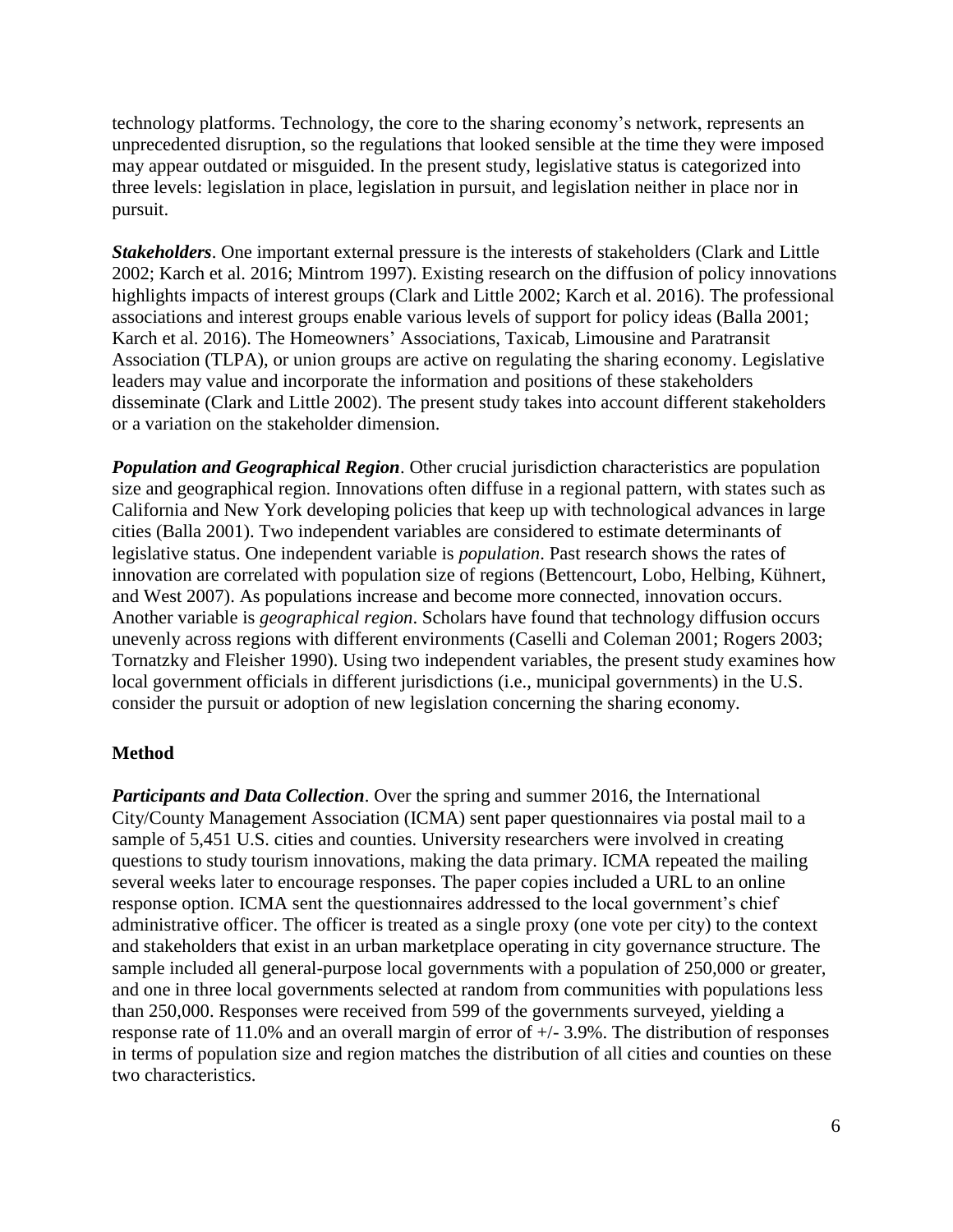*Measures.* The dependent variable, *legislative status*, is a categorical variable, coded 0 for legislation neither in place nor in pursuit (non-legislation), 1 for the presence of legislation, and 2 for the pursuit of legislation. Drawn from recent literature on the sharing economy, six *stakeholder groups* are considered in analyses. Local government officials were asked to evaluate whether a stakeholder group, in total, were in favor of regulation of the sharing economy, against, non-advocates, not sure, or not applicable position. *Population* was sourced from the latest U.S. Census Bureau estimates. A series of regional dummy variables are also included, given that technology development has been unevenly distributed across the U.S. (Rogers 2003). Based on the U.S. Census Bureau classification, *geographical region* is classified into four sub-regions: Northeast, West, South, and North Central regions. The base category in models is North Central. For all measures, the sharing economy was used broadly and was not delineated across accommodations, ride-sharing, or other service categories.

*Data Analysis and Expected Relationships.* Cross-tab analysis was employed to examine which stakeholder groups are influential on legislative status. We expected those cities who had passed legislation or are in that process would have assessed stakeholder's positions as in favor or against regulation rather than the less involved categories; and cities that had yet to pass regulations would more likely fall into the non-advocates, not sure or not-applicable options. This expectation is based on stakeholder theory (Freeman 1984) which posits that when issues lead to regulation and solutions, then engaged stakeholders and their positions are evident to local government officials. Multinomial logit regression was conducted to analyze the determinants of legislative status. We expected that both population and region of the U.S. would influence status. Larger cities would be more likely to have passed legislation; and the West would be more likely to have passed sharing economy legislation to move this new product category further along the innovation adoption curve as leading technology cities are located in the West.

## **Results**

*Descriptive Statistics.* Table 2 shows U.S. city chief administrator's perception of any sharing economy legislation in their jurisdiction. According to the respondent's proxy of local legislative status, few cities have legislation in place (4.4%) or in the process (11.5%) as of 2016. The modal group are those cities not pursuing (84.2%) sharing economy legislation**.**

| <b>Legislation outcome</b>   | <b>No. of observations</b> | Percentage $(\% )$ |
|------------------------------|----------------------------|--------------------|
| Legislation in place $(1)$   | 24                         | 4.4                |
| Legislation in pursuit $(2)$ | 63                         | 11.5               |
| Non-legislation $(0)$        | 462                        | 84.2               |
| Total                        | 549                        | 100                |

**Table 2**. Legislative Status of the Sharing Economy in U.S. cities

*Note*. 50 observations (8.3%) are missing.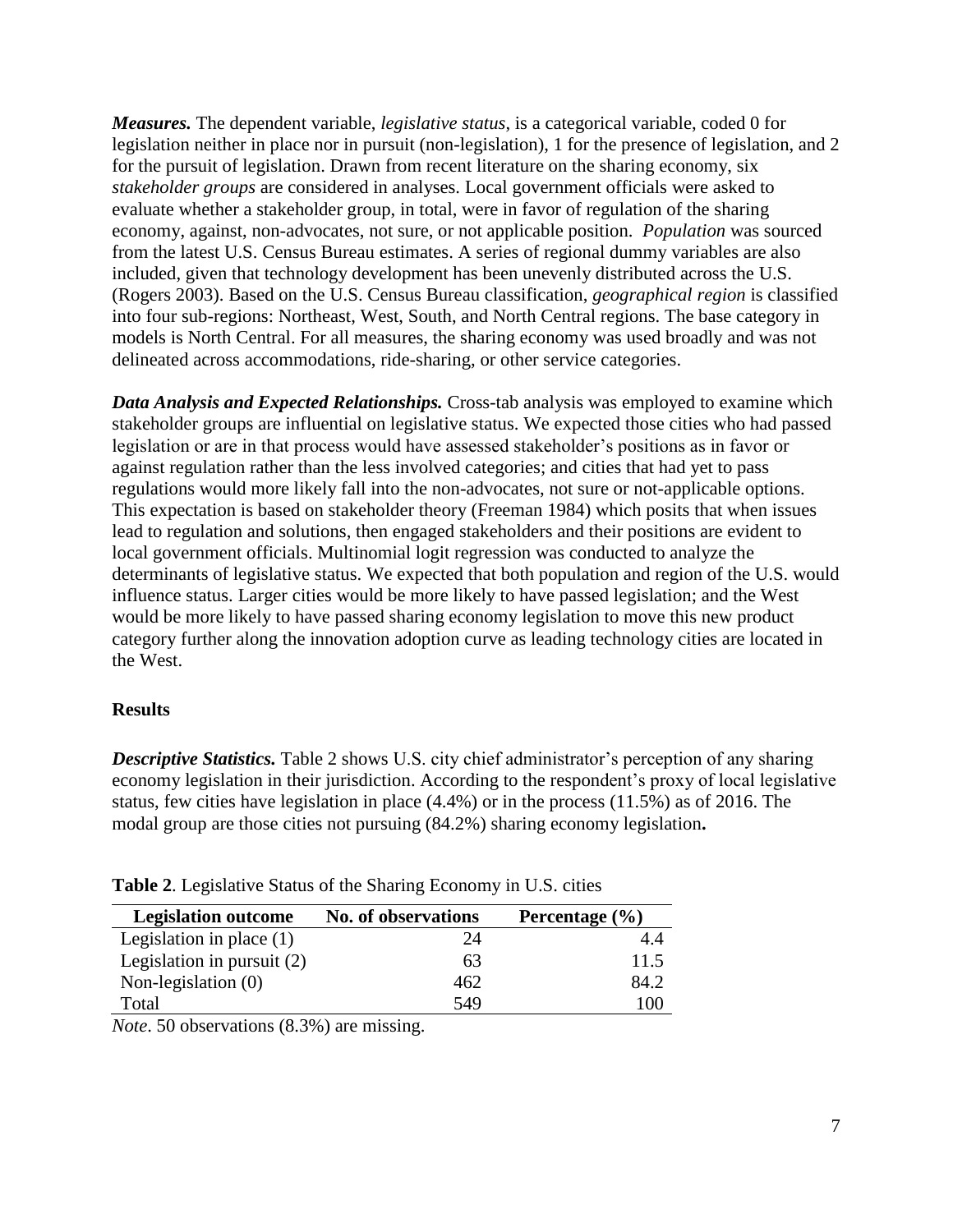*Stakeholder Groups.* To assess local government officials' perceptions of stakeholder groups that may be influential in shaping the local regulatory environment, Table 3 shows the proxy response by a local government's chief administrative officer of the poll or status of any sharing economy legislation. The poll also accounts for the administrative officer's perception of stakeholders' involvement and support for sharing economy legislation. The patterns in the results support the expectation that those cities with legislation in place or in pursuit would have larger representation in the favor or opposed to regulation; and cities with no legislation or processes would have larger representation in the less engaged responses. Those cities with some form of legislative action (in place, in pursuit) scored the six stakeholder groups as being more in favor of regulating the sharing economy businesses than other jurisdictions, particularly the taxi industry**.**

|                                              | <b>Advocates</b><br>in favor of<br>regulation | <b>Advocates</b><br>opposed to<br>regulation | Not active<br>advocates | <b>Not</b><br>sure | <b>Not</b><br>applicable |  |  |
|----------------------------------------------|-----------------------------------------------|----------------------------------------------|-------------------------|--------------------|--------------------------|--|--|
| <b>Legislation in place</b> (24 respondents) |                                               |                                              |                         |                    |                          |  |  |
| Residents                                    | 9(37.5%)                                      | $6(25.0\%)$                                  | $6(25.0\%)$             | $1(4.2\%)$         | $2(8.3\%)$               |  |  |
| Homeowners association                       | $7(29.2\%)$                                   | $1(4.2\%)$                                   | 9(37.5%)                | 4(16.7%)           | 3(12.5%)                 |  |  |
| Taxi industry                                | 10(41.7%)                                     | $1(4.2\%)$                                   | 4(16.7%)                | 3(12.5%)           | $6(25.0\%)$              |  |  |
| Tourism industry                             | 9(37.5%)                                      | 3(12.5%)                                     | 8 (33.3%)               | $1(4.2\%)$         | 3(12.5%)                 |  |  |
| Labor union or employee groups               | 4(16.7%)                                      | $1(4.2\%)$                                   | $7(29.2\%)$             | $2(8.3\%)$         | 10 (41.7%)               |  |  |
| Individual businesses                        | 9(37.5%)                                      | 4(16.7%)                                     | $7(29.2\%)$             | $1(4.2\%)$         | 3(12.5%)                 |  |  |
| Legislation in pursuit (63 respondents)      |                                               |                                              |                         |                    |                          |  |  |
| Residents                                    | 18 (28.6%)                                    | $9(14.3\%)$                                  | $12(19.0\%)$            | $16(25.4\%)$       | 8(12.7%)                 |  |  |
| Homeowners association                       | 14 (22.2%)                                    | $3(4.8\%)$                                   | $15(23.8\%)$            | 15 (23.8%)         | 16 (25.4%)               |  |  |
| Taxi industry                                | 11(17.5%)                                     | $2(3.2\%)$                                   | $17(27.0\%)$            | $10(15.9\%)$       | 23 (36.5%)               |  |  |
| Tourism industry                             | $12(19.0\%)$                                  | $6(9.5\%)$                                   | $17(27.0\%)$            | 11(17.5%)          | $17(27.0\%)$             |  |  |
| Labor union or employee groups               | $5(7.9\%)$                                    | $1(1.6\%)$                                   | 22 (34.9%)              | $12(19.0\%)$       | 23 (36.5%)               |  |  |
| Individual businesses                        | 13 (20.6%)                                    | $7(11.1\%)$                                  | 15 (23.8%)              | 17 (27.9%)         | 11 (17.5%)               |  |  |
| <b>Non-legislation</b> (462 respondents)     |                                               |                                              |                         |                    |                          |  |  |
| Residents                                    | $20(4.3\%)$                                   | $11(2.4\%)$                                  | 208 (45.0%)             | 84 (18.2%)         | 139 (30.1%)              |  |  |
| Homeowners association                       | $11(2.4\%)$                                   | $5(1.1\%)$                                   | 198 (42.9%)             | 77 (16.7%)         | 190 (41.1%)              |  |  |
| Taxi industry                                | $11(2.4\%)$                                   | $2(0.4\%)$                                   | 186 (40.3%)             | 63 (13.6%)         | 200 (43.3%)              |  |  |
| Tourism industry                             | 22 (4.8%)                                     | 7(1.5%)                                      | 187 (40.5%)             | 76 (16.5%)         | 170 (36.8%)              |  |  |
| Labor union or employee groups               | $4(0.9\%)$                                    | $2(0.4\%)$                                   | 208 (45.0%)             | 71 (15.4%)         | 177 (38.3%)              |  |  |
| Individual businesses                        | $15(3.2\%)$                                   | $11(2.4\%)$                                  | 200 (43.3%)             | 86 (18.6%)         | 150 (32.5%)              |  |  |

**Table 3**. Cross-tabulation of Legislative Status and Stakeholders' Support or Involvement in Local Sharing Economy Governance

*Multinomial Logit Model for the Choice of Legislation*. To examine determinants that influence local legislative status with a focus on sharing economy innovations in the U.S., a multinomial logit model was developed. The estimates of the multinomial logit model are provided in Table 4. Since the purpose of this statistical analysis is to estimate the effects of covariates on the likelihood of legislation focused on the sharing economy among local government officials, the estimation model hypothesizes that if a variable has no effect, then it's true coefficient is zero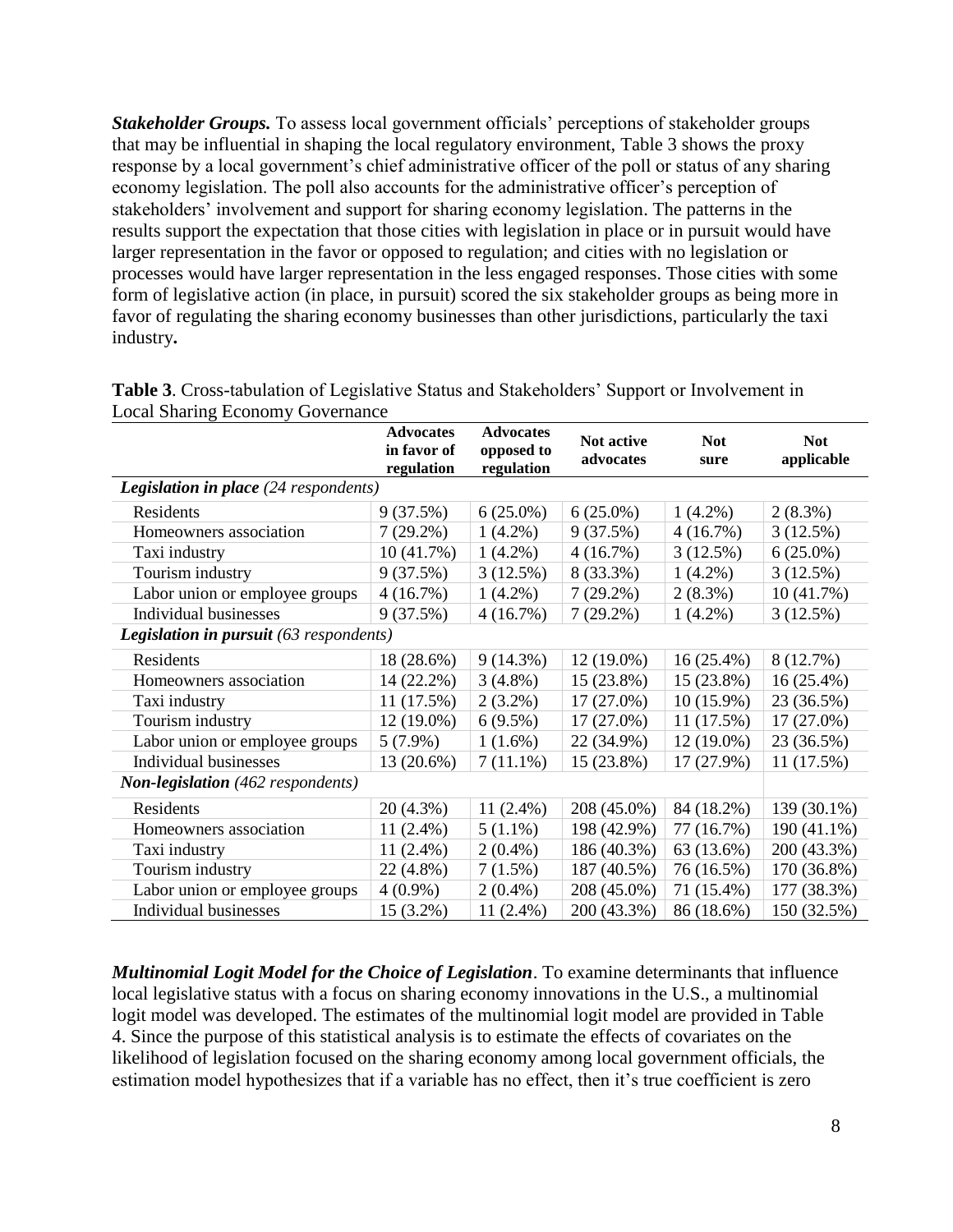(i.e., the null hypothesis is:  $\beta = 0$ ). The dependent variable is the outcomes of legislative status. The second column contains coefficients for the impact of each variable on the choice of "legislation in place" over non-legislation; the third column contains coefficients for the impact on the choice of a "legislation in pursuit" over non-legislation.

|                       | Legislation in place |        | Legislation in pursuit |        |  |
|-----------------------|----------------------|--------|------------------------|--------|--|
| Independent variables | <b>Estimates</b>     | SЕ     | Estimates              | SЕ     |  |
| Ln(Population)        | $.405**$             | (.119) | $.233**$               | (.804) |  |
| Geographical region   |                      |        |                        |        |  |
| Northeast             | .913                 | (.722) | $.730*$                | (.365) |  |
| West                  | $1.779**$            | (.630) | .543                   | (.408) |  |
| South                 | .490                 | .705)  | .310                   | (372)  |  |

**Table 4**. Multinomial Logit Estimates for the Status of Localized Sharing Economy Legislation (Non-legislation as the comparison category)

*Note.* For *geographical region*, the North Central region is the base category. The total number of observations = 549. –2 Log-likelihood = 544.52, \**p* < .05, \*\**p* < .01

As the positive sign of the *population* coefficients indicate across both contexts, population size plays a positive role in the legislative status among local government officials. This corroborates Walker's (1969) foundational framework about the relationship between population size and policy diffusion. Similarly, the estimated impacts of *geographical region* are positive and significantly different from zero on the choice for legislation. The city chief administrative officers in the West reported that they are more likely to adopt new legislation on the sharing economy, while respondents in the Northeast said that they are more likely to be in pursuit of new legislation.

## **Conclusion and Discussion**

The present research sheds light on policy areas that have not received much attention in the current debate about the sharing economy especially in the tourism literature. The study contributes to the identification of stakeholders who are perceived to be influential in shaping the regulatory environment, and an estimation of how they are active/non-active on regulating the sharing economy. The findings are particularly interesting with regard to outcomes of legislative status. For instance, residents, the taxi industry, the broad tourism industry and individual businesses in cities with legislation *in place* are more likely to advocate in favor of regulation of the sharing economy. Homeowners' associations, the taxi industry, and labor union/employee groups in cities with legislation *in pursuit* indicated highly engaged responses in terms of regulating of the sharing economy. This research, which represents a national poll of local city administrators, provides an important proxy of individual municipals' policy agendas in a landscape with often different and divergent interests involved in a given industry. Sharing economy firms or emerging entrepreneurs can benefit from this poll to evaluate support for their business models and challenges they may face to operate locally.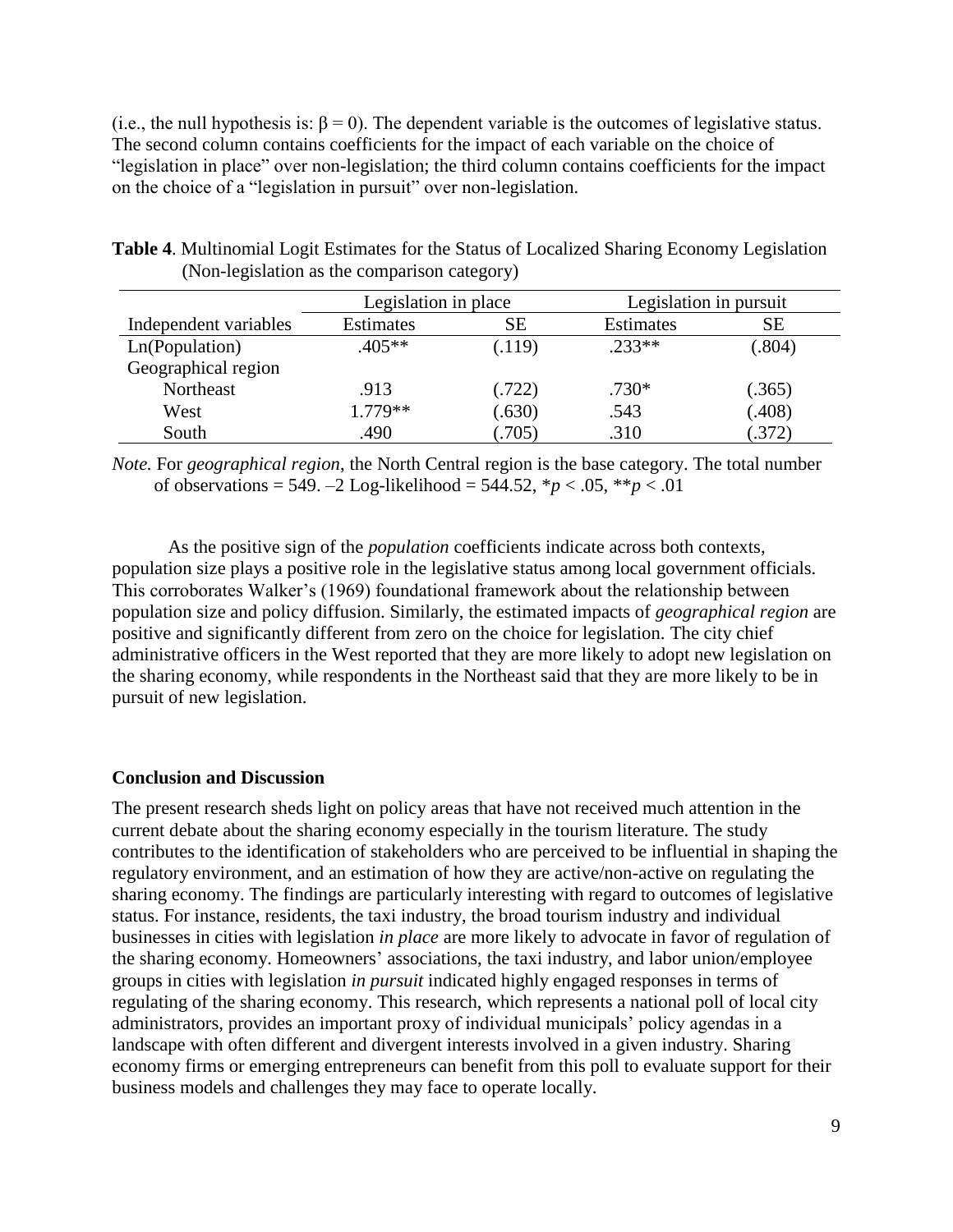This paper is one of the first studies to investigate how population size and geographical region influence the determinants of legislative status in the context of the sharing economy. The results indicate that population size plays a significant role on legislative status among local government officials. In addition, geographical region has a positive and significant impact on the choice for legislation. The results facilitate the development of the balanced regulation strategy of the sharing economy depending on the size or region of the cities, and further it provides the insights on how local government officials balance competing interests of stakeholders and under what conditions they act on new legislation. Both diffusion of innovation (Rogers 2003) and stakeholder theories (Freeman 1984) were effective in framing this research and explaining the findings.

A limitation should be highlighted about this study. Data were collected from city chief administrative officers as a proxy of the local situation. While these positions can provide a broad overview of a topic or situation, they may not accurately represent other people's support or knowledge of issues. Another limitation is that this poll was a point in time. Sharing economy regulations are constantly changing and need frequent polls to monitor. Longitudinal studies can track this group one or two years from now as the tourism sharing economy continues to innovate, as well as face or require legislation at municipal levels. Future research is also needed to study those cities with no plans to add legislation. Without legislation, lost taxes and a lack of consumer protections may be an undesirable outcome. Another avenue for future study is to include other important variables that influence legislative status. One variable that might take into account in future analysis would be public engagement and participation. The current survey (ICMA data) includes other measures, for example, the extent to which local government officials establish public engagement in their jurisdiction, in terms of public hearings, budgeting, or partnerships with neighborhoods. The level of public engagement in a city may explain more about the relationships and processes in which local government officials engage shareholders in the tourism industry and ultimately decide the appropriate levels of local regulation of the sharing economy.

#### **References**

- Alderman, L. 2017. "Uber Dealt Setback after European Court Rules It is a Taxi Service." *New York Times*. https://www.nytimes.com/2017/12/20/business/uber-europe-ecj.html
- Balla, Steven J. 2001. "Interstate Professional Associations and the Diffusion of Policy Innovations." *American Politics Research* 39:221–45.
- Batheja, A. "Austin Council Approves Stricter Rules for Uber, Lyft." *Texas Tribune*. December 17. https://www.texastribune.org/2015/12/17/austin-city-council-approves-new-uberregs-uber-th/
- Bettencourt, L., J. Lobo, D. Helbing, C. Kühnert, and G. West, (2007). "Growth, Innovation, Scaling, and the Pace of Life in Cities." *Proceedings of the National Academy of Sciences of the United States of America* 104 (17): 7301-7306.
- Cheng, M. 2016. "Sharing Economy: A Review and Agenda for Future Research." *International Journal of Hospitality Management* 57: 60-70.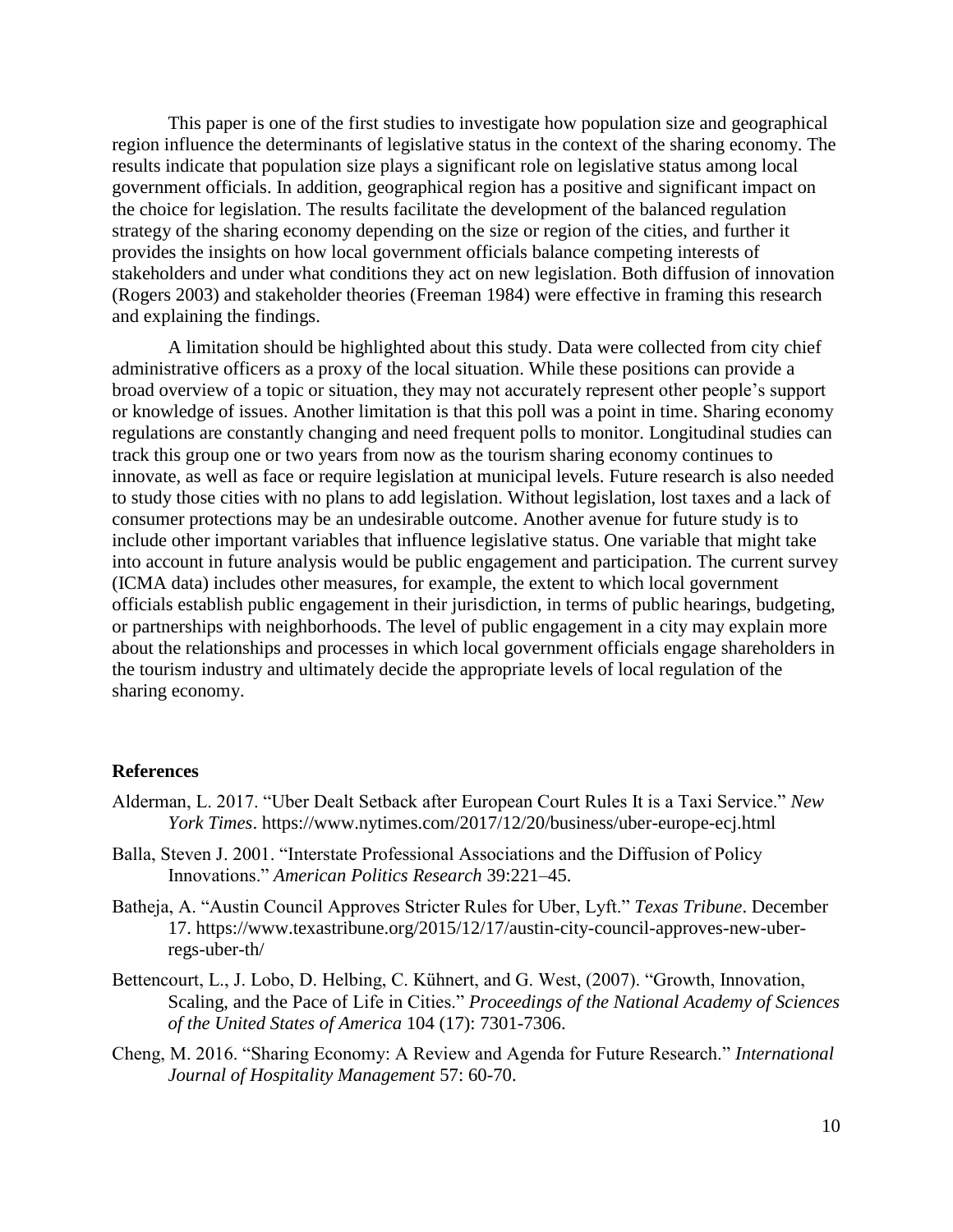- Clark, Jill, and Thomas H. Little. 2002. "National Organizations as Sources of Information for State Legislative Leaders." *State and Local Government Review* 24:38–44.
- Dobbins, J. 2017. "How to Host on Airbnb Legally." *New York Times*. https://www.nytimes.com/2017/04/07/realestate/how-to-host-on-airbnb-legally.html
- Dredge, D., and S. Gyimóthy. 2015. "The Collaborative Economy and Tourism: Critical Perspectives, Questionable Claims and Silenced Voices." *Tourism Recreation Research*  40 (3): 286-302.
- Einav, L., C. Farronato, and J. Levin. 2016. "Peer-to-Peer Markets." *Annual Review of Economics* 8: 615-635.
- Fan, B., Ye, Q., & Law, R. (2016). Effect of Sharing Economy on Tourism Industry Employment. *Annals of Tourism Research*, 57, 264-267.
- Freeman, R. E. (1984). *Strategic Management: A Stakeholder Approach*. Boston, MA: Pitman.
- Geron, T. 2013. "California Becomes First State to Regulate Ridesharing Services Lyft, Sidecar, UberX," *Forbes*. September 19. https://www.forbes.com/sites/tomiogeron/2013/09/19/california-becomes-first-state-toregulate-ridesharing-services-lyft-sidecar-uberx
- Grossman, N. 2015. "Regulation, The Internet Way: A Data-First Model for Establishing Trust, Safety, and Security." Ash Center for Democratic Governance and Innovation. Harvard Kennedy School.
- Guttentag, D., S. Smith, L. Potwarka, and M. Havitz. 2017. "Why Tourists Choose Airbnb: A Motivation-Based Segmentation Study." *Journal of Travel Research*. 1-18.
- Hartl, B., E. Hofmann, and E. Kirchler. 2016. "Do We Need Rules for "What's Mine is Yours"? Governance in Collaborative Consumption Communities." *Journal of Business Research*, 69 (8): 2756–2763.
- Helmer, J. 2017. "Regulating the Sharing Economy." *Public Sector Digest*, Summer: 21-23.
- Karch, A., S. C. Nicholson-Crotty, N. D. Woods, and A. O'M. Bowman. 2016. "Policy Diffusion and the Pro-Innovation Bias." *Political Research Quarterly* 69 (1): 83-95.
- Koopman, C., M. Mitchell, and A. Thierer. 2015. "The Sharing Economy and Consumer Protection Regulation: The Case for Policy Change." *Journal of Business and Entrepreneurship, and Law* 8: 529-544.
- Lobel, O. 2016. "The Law of the Platform." *Minnesota Law Review* 101: 87-166.
- Mintrom, M. 1997. "Policy Entrepreneurs and the Diffusion of Innovation." *American Journal of Political Science* 41 (3): 738-770.
- Rauch, D. E., and D. Schleicher. 2015. "Like Uber, but for Local Government Law: The Future of Local Regulation of the Sharing Economy." *Ohio State Law Journal* 74 (4): 901-963.
- Rifkin, J. 2014. *The Zero Marginal Cost Society: The Internet of Things, the Collaborative Commons, and the Eclipse of Capitalism*. St. Martin's Press.
- Rogers, E. M. 2003. *Diffusion of Innovations*. NY: Free Press.